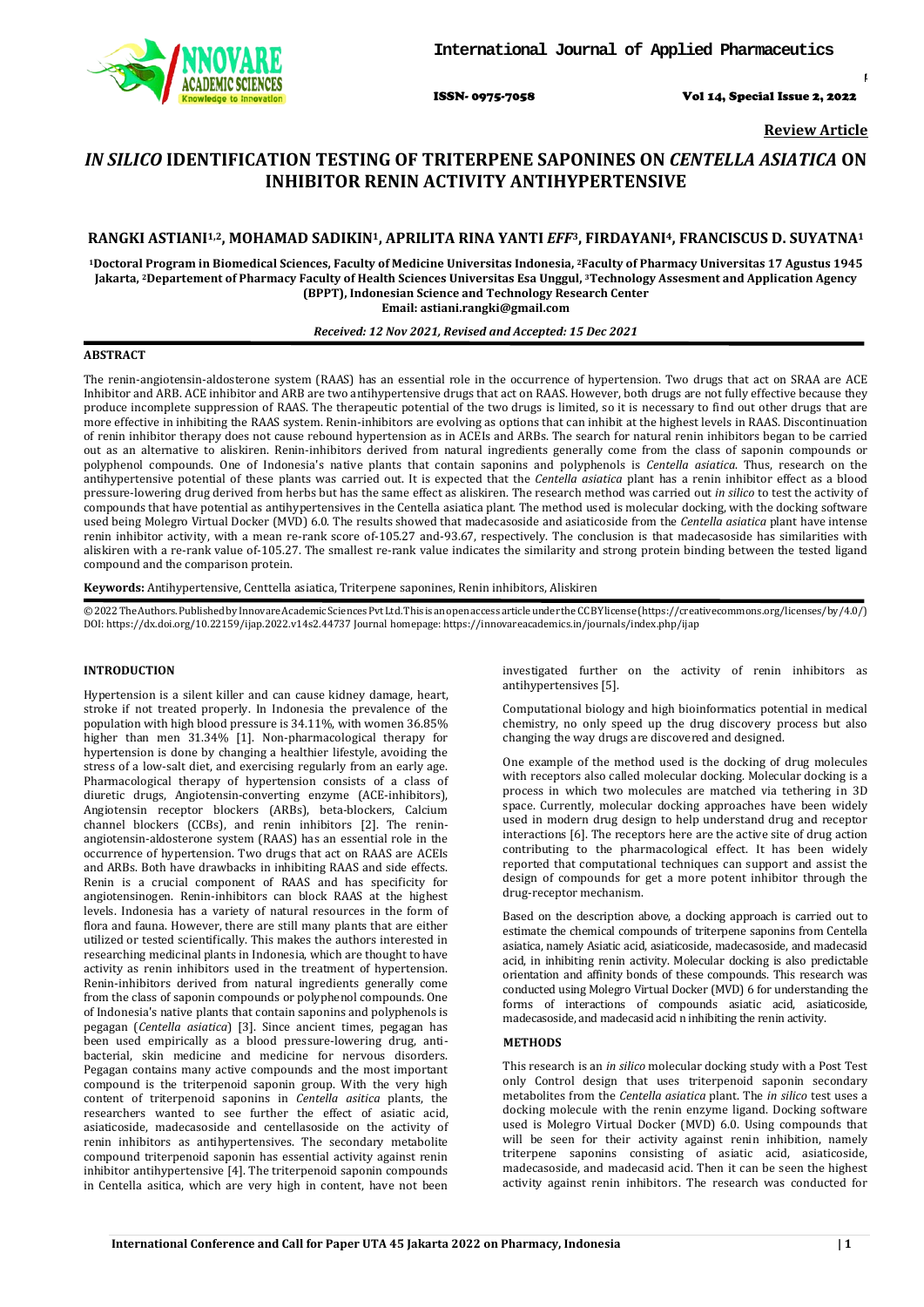three months at the Molecular Biology and Bioinformatics Laboratory of the BPPT (Research and Technology Center) Puspitek Serpong Indonesia.

The study was carried out by docking the ligands already present in the protein renin and then docking the molecular structure of the triterpene saponin compounds (asiaticoside, asiatic acid, madecasid acid, madecasoside) with aliskiren (Renin inhibitor). Then the comparison of the molecule docking between the triterpene saponin compounds and aliskiren was carried out.

Alikiren is a renin inhibitor that plays an important role in preventing cardiovascular complications and is renoprotective because it works by inhibiting the RAAS (Renin Angisotensin Aldosterone System). Renin-inhibitors are evolving as options that

can inhibit at the highest levels in SRAA. Renin-inhibitors block angiotensin I and angiotensin II, resulting in no activation of the angiotensin type 1 receptor (AT-1). Aliskiren is the first renin inhibitor that can be administered orally and has progressed to phase III clinical trials. In addition, aliskiren is renoprotective and has minimal side effects [7].

A literature study was conducted to determine the content of Centella asiatica which has renin inhibitor activity. Namely from triterpene saponin compounds consisting of asiatic acid, asiaticoside, madecasid acid and madecasoside.

#### **RESULTS**

Results of docking molecules on compounds and ligands.

#### **Table 1: Protein Re-rank value**

| Name                                         | Ligand                                  | MolDock    | Rerank  | H Bond     |
|----------------------------------------------|-----------------------------------------|------------|---------|------------|
|                                              |                                         | score      | score   |            |
| [00] PIV-HIS-PRO-PHE-HIS-LPL-TYR-TYR-SER [D] | PIV-HIS-PRO-PHE-HIS-LPL-TYR-TYR-SER [D] | $-190.02$  | 72.7901 | $-2.06608$ |
| [01] PIV-HIS-PRO-PHE-HIS-LPL-TYR-TYR-SER [D] | PIV-HIS-PRO-PHE-HIS-LPL-TYR-TYR-SER [D] | $-150.091$ | 143.011 | $-5.01333$ |
| [02] PIV-HIS-PRO-PHE-HIS-LPL-TYR-TYR-SER [D] | PIV-HIS-PRO-PHE-HIS-LPL-TYR-TYR-SER [D] | $-150.016$ | 17.3747 | 2.38394    |
| [03] PIV-HIS-PRO-PHE-HIS-LPL-TYR-TYR-SER [D] | PIV-HIS-PRO-PHE-HIS-LPL-TYR-TYR-SER [D] | $-113.311$ | 3.68266 | $-1.90171$ |
| [04] PIV-HIS-PRO-PHE-HIS-LPL-TYR-TYR-SER [D] | PIV-HIS-PRO-PHE-HIS-LPL-TYR-TYR-SER [D] | -99.4847   | 337.197 | $-10.5637$ |

#### **Table 2: Re-rank value of asiatic acid**

| Name              | Ligand       | <b>MolDock score</b> | Rerank score | H Bond     |  |
|-------------------|--------------|----------------------|--------------|------------|--|
| [00] asiatic acid | asiatic acid | $-122.286$           | $-22.6932$   | $-8.86246$ |  |
| [01] asiatic acid | asiatic acid | $-117.703$           | $-55.449$    | $-4.77242$ |  |
| [02] asiatic acid | asiatic acid | $-111.083$           | $-94.3876$   | $-6.01159$ |  |
| [03] asiatic acid | asiatic acid | $-107.06$            | $-65.5022$   | $-1.05308$ |  |
| [04] asiatic acid | asiatic acid | $-102.035$           | $-63.073$    | $-6.77448$ |  |

#### **Table 3: Re-rank value of asiaticoside**

| Name              | Ligand       | <b>MolDock score</b> | Rerank score | H Bond     |
|-------------------|--------------|----------------------|--------------|------------|
| [00] asiaticoside | asiaticoside | -188.059             | $-114.804$   | $-16.5143$ |
| [03] asiaticoside | asiaticoside | $-185.767$           | -125.03      | $-17.4695$ |
| [02] asiaticoside | asiaticoside | $-183.213$           | $-132.722$   | $-11.8529$ |
| [04] asiaticoside | asiaticoside | $-182.895$           | 6.75091      | $-18.4229$ |
| [01]asiaticoside  | asiaticoside | $-182.574$           | $-102.554$   | $-12.4716$ |

#### **Table 4: Re-rank value of madecassid acid**

| Name                 | Ligand          | <b>MolDock score</b> | Rerank score | H Bond     |  |
|----------------------|-----------------|----------------------|--------------|------------|--|
| [03] madecassic acid | madecassic acid | -125.428             | $-20.9451$   | $-3.99327$ |  |
| [01] madecassic acid | madecassic acid | $-124.025$           | $-83.1775$   | $-7.46009$ |  |
| [00] madecassic acid | madecassic acid | $-123.279$           | $-26.9221$   | $-9.28091$ |  |
| [04] madecassic acid | madecassic acid | $-113.533$           | -51.5403     | $-2.88051$ |  |
| [02] madecassic acid | madecassic acid | $-113.401$           | $-103.812$   | $-7.46469$ |  |

#### **Table 5: Re-rank value of madecassoside**

| Name               | Ligand        | <b>MolDock score</b> | Rerank score | H Bond     |
|--------------------|---------------|----------------------|--------------|------------|
| [00]madecassoside  | madecassoside | -194.373             | $-155.93$    | $-16.9351$ |
| [01]madecassoside  | madecassoside | $-179.026$           | $-114.503$   | $-20.0988$ |
| [02] madecassoside | madecassoside | $-173.966$           | -47.7801     | $-11.9333$ |
| [04]madecassoside  | madecassoside | $-169.528$           | -79.5627     | $-11.697$  |
| [03]madecassoside  | madecassoside | $-167.134$           | $-128.566$   | $-12.3252$ |

#### **Table 6: Re-rank scores on renin inhibitors and triterpene saponins**

| <b>Re-rank score</b> | Renin inhibitor | Asiatic acid | Asiaticoside | Madecasid acid | Madecasoside |  |
|----------------------|-----------------|--------------|--------------|----------------|--------------|--|
|                      | $-72.79$        | $-22.69$     | $-114.80$    | $-20.95$       | $-155.93$    |  |
|                      | $-143.01$       | $-55.45$     | $-125.03$    | $-83.18$       | $-114.50$    |  |
|                      | $-17.37$        | 94.38        | $-132.72$    | $-26.92$       | -47.78       |  |
|                      | $-3.68$         | $-65.50$     | $-6.75$      | $-51.54$       | -79.56       |  |
|                      | 337.19          | $-63.07$     | $-102.55$    | $-103.81$      | $-128.57$    |  |
| Average              | $-114.81$       | $-22.46$     | $-96.37$     | $-57.28$       | $-105.27$    |  |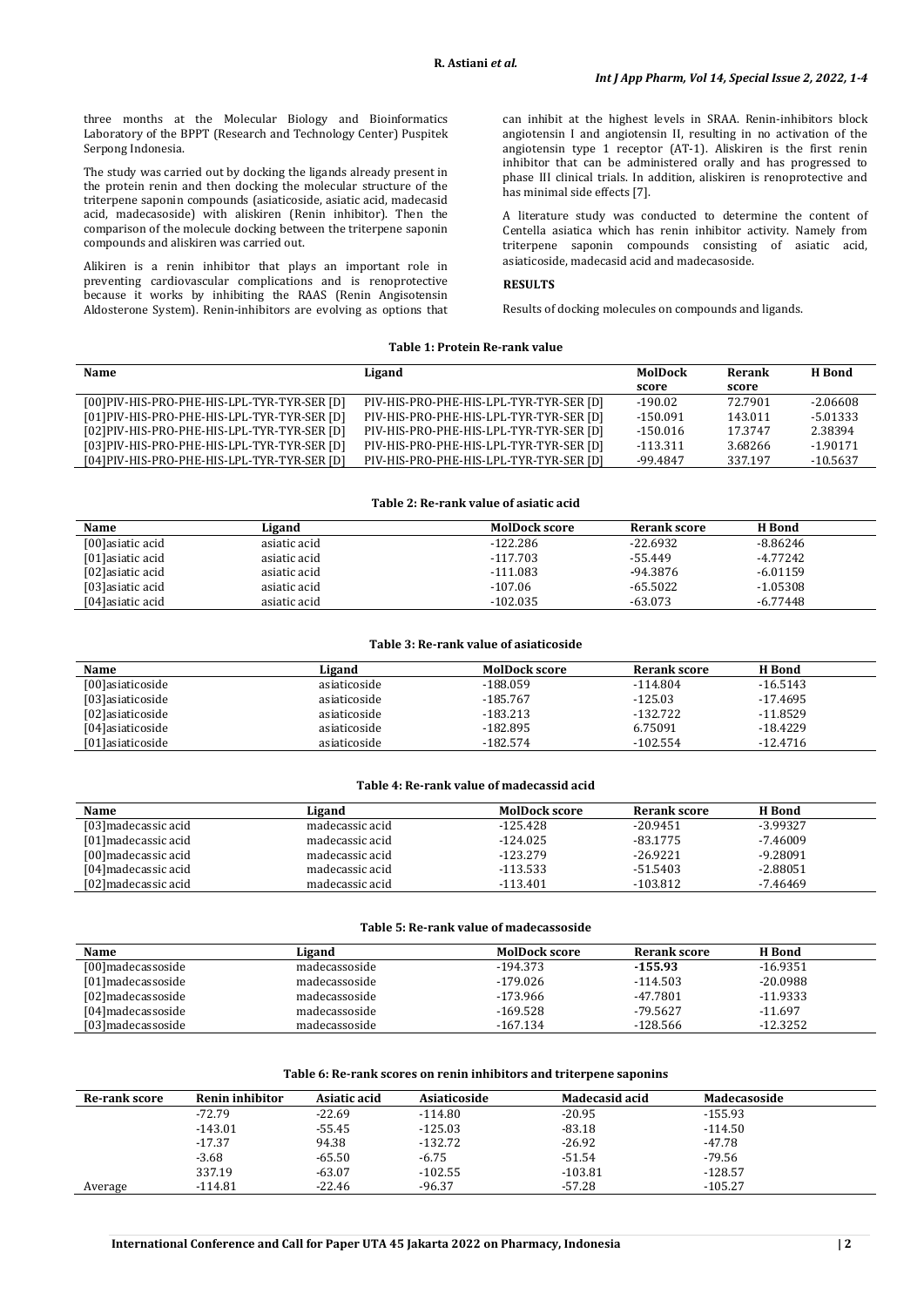| Molecular value score | <b>Renin inhibitor</b> | Asiatic acid | Asiaticoside | Madecasid acid | Madecasoside |
|-----------------------|------------------------|--------------|--------------|----------------|--------------|
|                       | $-190.02$              | $-122.29$    | $-188.06$    | $-125.43$      | $-194.37$    |
|                       | $-150.09$              | $-117.70$    | $-185.77$    | $-124.03$      | $-179.03$    |
|                       | $-150.02$              | $-111.08$    | $-183.21$    | $-123.28$      | $-173.97$    |
|                       | $-113.31$              | $-107.06$    | $-182.89$    | $-113.53$      | $-169.53$    |
|                       | $-99.48$               | $-102.04$    | $-182.57$    | $-113.53$      | $-167.13$    |
| Average               | $-140.58$              | $-112.03$    | $-184.50$    | $-113.40$      | $-176.81$    |

**Table 7: Molecular value of docking score on renin inhibitors and triterpene saponins**

### **DISCUSSION**

Hypertension is a disease that has a high prevalence in the world. Currently, there are 5 classes of antihypertensive drugs that we know (JNC 8). Those are diuretics, ACE-inhibitors, Angiotensin receptor blockers (ARBs), Beta blockers, CCBs (Chanel Calcium Blockers) [8]. Ace-inhibitors and ARBs have the highest mechanism of action activity, namely renin inhibitors. Where currently the existing renin inhibitor class of drugs is aliskiren. Aliskiren is currently the only chemically synthetic oral drug of the renin inhibitor class [9].

Currently, medical science in the fields of pharmacology and pharmacy is expected not only to provide synthetic (chemical) drug therapy but also to be supported by compounds from natural ingredients. Where these natural compounds are more natural free from chemicals so they can improve the quality of human life in the future by minimizing chemical contamination in the body [10]. Considering that the world is currently experiencing global warming which is related to external factors (free radicals) that can cause hypertension and other diseases. In addition to the field of medical pharmacology, other fields of science also support the development of natural material compounds, such as the fields of molecular biology, bioinformatics, biochemistry, and biomedicine, etc.

ACEi and ARB can increase plasma renin activity through negative feedback inhibition. This can increase target organ damage such as renal dysfunction and left ventricular hypertrophy. With the presence of renin inhibitors that can suppress renin activity, either with monotherapy or in combination with ACEIs or ARBs, it is expected to prevent target organ damage in hypertension [11].

Based on research conducted by the Akita Research Institute of Food and Brewing team in Japan in 2010 stated that the saponins contained in soybean seeds (Glucoronid saponins) have an essential renin inhibitor activity namely at the 3β-hydroxyl sugar chain position.

Indonesia has a variety of natural resources in the form of flora and fauna. However, there are still many plants that are either utilized or tested scientifically. This makes the authors interested in researching medicinal plants in Indonesia, which are thought to have activity as renin inhibitors used in the treatment of hypertension [12]. Renin-inhibitors derived from natural ingredients generally come from the class of saponin compounds or polyphenol compounds.

One of Indonesia's native plants that contain saponins and polyphenols is pegagan (Centella asiatica). This plant is a wild plant that grows in plantations, fields, roadsides and rice fields. This plant comes from tropical Asia, spread in Southeast Asia, including Indonesia, India, China, Japan and Australia. Since ancient times, gotu kola has been used empirically as a blood pressure-lowering drug, anti-bacterial, skin medicine and medicine for nervous disorders [13].

*Centella asiatica* contains many active compounds and the most important compound is the triterpenoid saponin group. The secondary metabolite content of triterpenoid saponins is very strong  $(4+)$ , tannins, alkaloids and flavonoids are strongly positive  $(3+)$ . Which includes triterpenoid saponins include asiatic acid, asiaticoside, madecassoside, centelloside [14]. In addition, pegagan also contains unidentified terpenes such as madecassic acid, thankuniside, brahmoside, brajmic acid, brahminoside, madasiatic acid, meso-inositol, carotenoids, hydrocotylin, vellarine [15].

Due to the very high content of triterpenoid saponins in Centella asitica plants, the researchers wanted to investigate further the effect of asiatic acid, asiaticoside, madecasoside and madecasid acid on renin inhibitors as antihypertensives, which was carried out with an *in silico* pre-clinical test [16].

Indonesia is a country that has natural wealth that is rich in medicinal plants, one of which is the Centella asiatica plant. Centella asiatica plant contains many secondary metabolites, including triterpenoid saponins. Among the triterpene saponins, there are pure compounds, namely Asiatic acid, asiaticoside, madecasid acid, and madecasoside [17].

The results of the *in silico* test on *Centella asiatica* containing triterpenoid saponins tested: Asiatic acid, asiaticoside, madecasid acid, madecasoside. Viewed from Protein in Humans 214Q with ligand compounds: asiatic acid, asiaticoside, madeca acid, madecasoside. The results obtained docking with RMSD: 0.644019, Radius: 15 armstrong.

The validation of the docking method was carried out by calculating the RMSD (Root Mean Square Deviation) value of the target protein and its original ligand. RMSD is a parameter used to see the similarity between the docking ligands and the crystallographic results. Validation can be accepted if the RMSD value obtained is less than 1.5. The smaller the RMSD value, the more similar the docking ligand position to the crystallographic ligand.

The result of docking is a grid score (re-rank). The grid score is the energy required by the ligand to bind to the protein. This energy is Gibbs energy, which is energy with a value if the more negative it means the bond between the ligand and protein is getting bigger.

The more<RMSD (Root Mean Square deviation) is the better ligand position, because it is closer to the original conformation. The smaller the re-rank score, the better and more potential to have renin inhibitor activity because the interaction is the strongest. Stable conformers have the least energy. From the results of the study, which has similarities with the function of aliskiren (renin inhibitor) is madecasoside, with a re-rank value of-105.27 (Homo sapiens). The smallest re-rank value indicates the similarity and strong protein binding between the tested ligand compound and the comparison protein [18].

To prove the first test was carried out by the *in silico* method. *In silico* test using docking software: molegro virtual docker (MVD) 6.0 obtained pure compounds that have the highest renin inhibitor activity in asiaticoside and madecasoside compounds (19). The average re-rank score for madecasoside is-105.27 and asiaticoside is-93.67 (table 6). And the average value of docking molecules madecasoside-176.81 and asiaticoside-184.50 (table 7).

#### **CONCLUSION**

Secondary Metabolite Compounds Tritrepenoid saponins in *Centella asiatica* plants have renin inhibitor activity which was tested *in silico*. Triterpenoid saponin compounds that have the best renin inhibitor activity are madecasoside compounds. The mechanism of the active compound in *Centella asiatica* is similar to that of aliskiren, namely madecasoside. Re-rank score: -105.27 (Homo sapiens).

#### **ACKNOWLEDGMENT**

Thank you to all those who have provided thoughts, suggestions and attention in guiding and directing the writing of this journal.